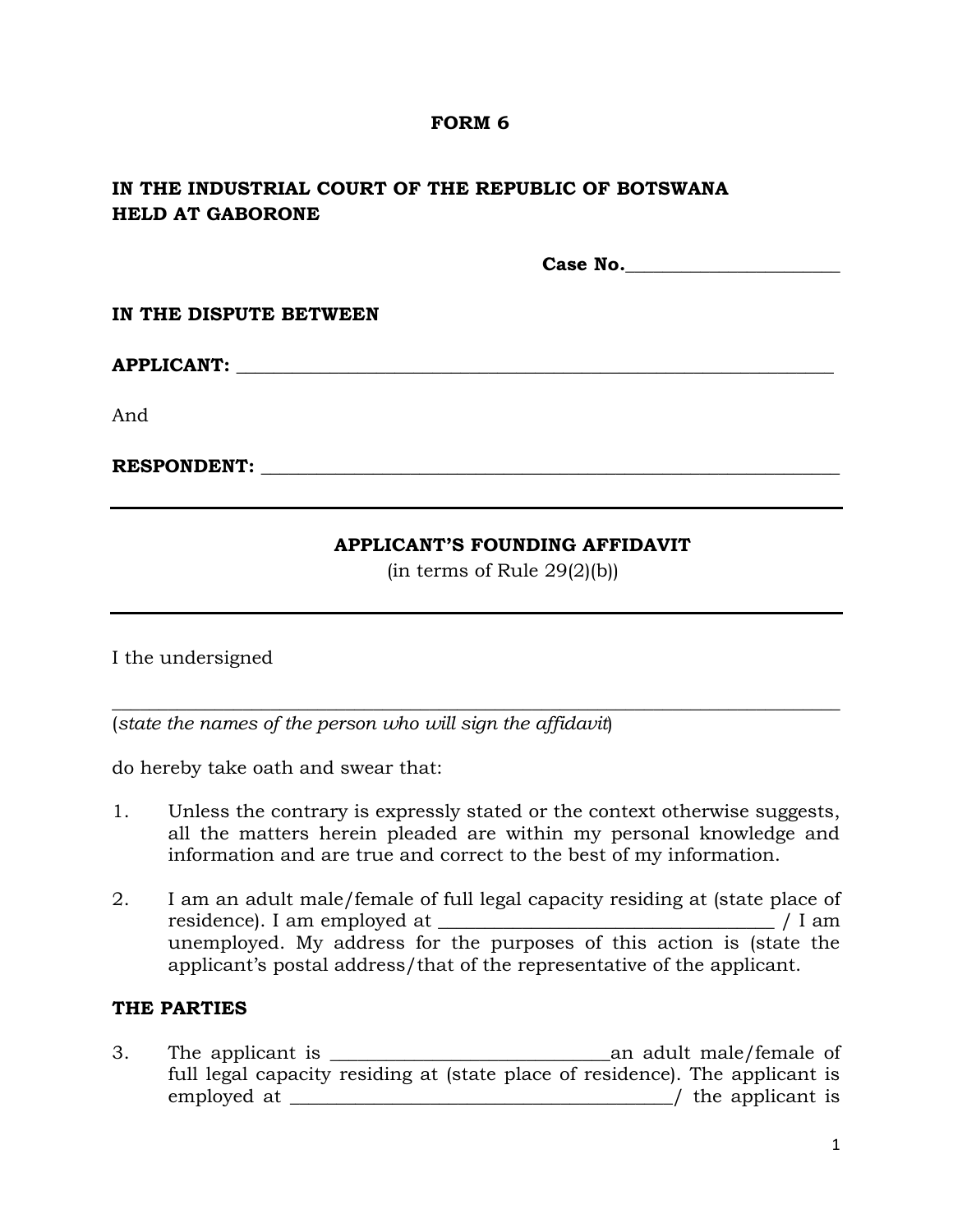unemployed. His/her address for the purposes of this action is \_\_\_\_\_\_\_\_\_\_\_\_\_\_\_\_\_\_\_\_\_\_\_\_\_\_\_\_\_\_\_\_\_\_\_\_\_\_\_\_\_ (state the postal and physical address of the applicant or her representative.

4. The respondent is (state name of respondent) \_\_\_\_\_\_\_\_\_\_\_\_\_\_\_\_\_\_\_\_\_\_\_\_\_\_\_\_\_\_\_\_\_\_\_\_\_\_\_\_\_\_\_\_\_\_\_\_\_\_\_\_\_\_\_\_, *[A] an adult male/female of full legal capacity residing at (state place of residence), OR [B] a company registered under the laws of Botswana. The company's head office is at \_\_\_\_\_\_\_\_\_\_\_\_\_\_\_\_\_\_\_\_\_\_\_\_\_\_\_\_\_\_\_\_\_\_\_\_\_\_\_ and the company's address is \_\_\_\_\_\_\_\_\_\_\_\_\_\_\_\_\_\_\_\_\_\_\_\_\_\_\_\_\_\_\_\_\_\_\_\_\_\_\_\_\_\_\_\_ OR [C] the Government of Botswana, sued in its capacity as the employer. The responsible ministry is the Ministry of ……………………………….*

## **THE PURPOSE OF THE APPLICATION**

5. The purpose of the present application is to seek and obtain an order that:

 $\_$  , and the set of the set of the set of the set of the set of the set of the set of the set of the set of the set of the set of the set of the set of the set of the set of the set of the set of the set of the set of th  $\_$  , and the set of the set of the set of the set of the set of the set of the set of the set of the set of the set of the set of the set of the set of the set of the set of the set of the set of the set of the set of th

(*Here set out what relief you want from the Court*)

## **THE FACTUAL BACKGROUND**

6. \_\_\_\_\_\_\_\_\_\_\_\_\_\_\_\_\_\_\_\_\_\_\_\_\_\_\_\_\_\_\_\_\_\_\_\_\_\_\_\_\_\_\_\_\_\_\_\_\_\_\_\_\_\_\_\_\_\_\_\_\_\_\_\_\_\_\_\_\_\_\_\_

(*Here, state all the relevant facts of the case. The facts must be divided into paragraphs and must be in the order in which they happened. If there are any documents which support your case, they must be indicated in this portion and the documents must be attached to the affidavit*).

 $\_$  , and the set of the set of the set of the set of the set of the set of the set of the set of the set of the set of the set of the set of the set of the set of the set of the set of the set of the set of the set of th

# **THE APPLICANT'S COMPLAINTS**

7. \_\_\_\_\_\_\_\_\_\_\_\_\_\_\_\_\_\_\_\_\_\_\_\_\_\_\_\_\_\_\_\_\_\_\_\_\_\_\_\_\_\_\_\_\_\_\_\_\_\_\_\_\_\_\_\_\_\_\_\_\_\_\_\_\_\_\_\_\_\_\_\_

(*Here, state all the complaints which the applicant has against the conduct of the respondent in view of the background of the relevant facts of the case as already outlined, e.g. the applicant may complain that the conduct of the respondent in unlawful, or unfair, and the reasons must be stated clearly*).

 $\_$  , and the set of the set of the set of the set of the set of the set of the set of the set of the set of the set of the set of the set of the set of the set of the set of the set of the set of the set of the set of th

# **CONCLUSION**

8. On the basis of all the aforegoing, the applicant prays for an order in terms of the draft order.